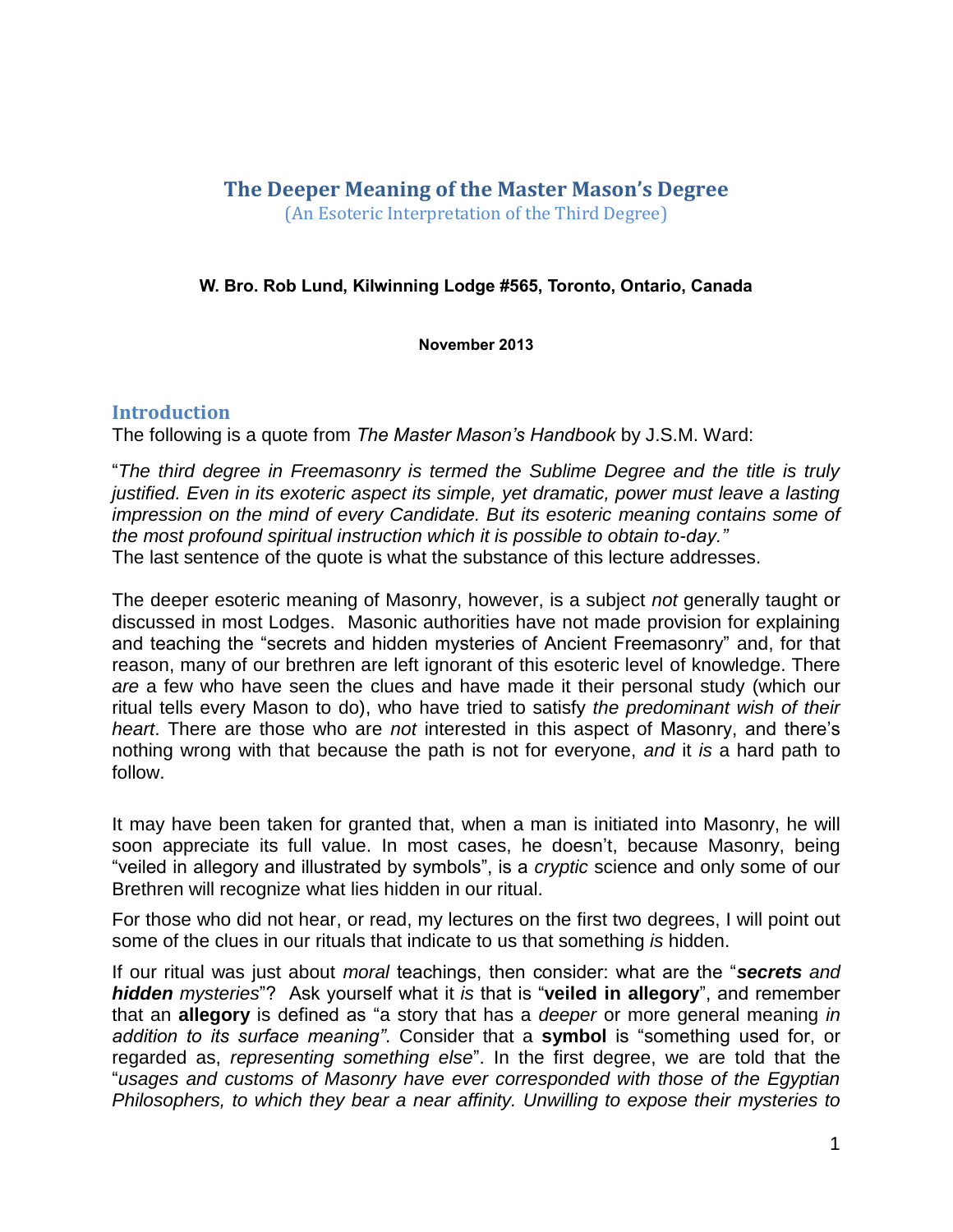*vulgar eyes, those philosophers* concealed *their particular tenets and principles under certain* hieroglyphic figures *and expressed their notions of government by* signs and symbols*".*

Having understood that something is concealed, the next step is to try and understand *what* it is that is hidden.

Our rituals encompass three aspects: physical, mental (i.e. moral and the intellectual), and spiritual. It is the *spiritual* aspect which these lectures address. Also, each degree is built on the one before, so there are three levels:  $1<sup>st</sup>$  degree – physical also (representing birth),  $2<sup>nd</sup>$  degree – mental (also representing growth and development), and 3 rd degree – spiritual (also representing death).

As you will see from the previous lectures, and in this one, our rituals point to certain ancient mysteries which have been taught from time immemorial. These ancient mysteries (sometimes called The Secret Doctrine or The Divine Wisdom or, in modern times, Theosophy, Anthroposophy, and Rosicrucianism) all teach, in a nutshell, the following: 1) the Unity of the Creator (unity meaning: there is only one, and everything is part of the One and are all therefore connected); 2) the immortality of the soul and its reincarnation; 3) that any deed, word, or *thought* has a consequence , and 4) the necessity of understanding the former and learning to connect one's soul to the spirit, in order to get closer to the Divine Source.

These lectures are for those who have a genuine and earnest desire for knowledge and truth, and a capacity for spiritual perception. Many men have joined Masonry for just this reason, and some have left because they never found it. **Masonry does not teach these hidden mysteries** but, in our ritual, it does allude to them, like signposts, leaving it up to the individual to seek and understand them.

It is not my aim to give you this knowledge but, through these lectures, to try to shed some light on what I have discovered and, hopefully, inspire others to go and look *behind* the veil.

In this third degree of Masonry, the exoteric and esoteric are interwoven in such an amazing way that it is almost impossible to separate the one from the other. The longer we study it, the more we realize the profound and ancient wisdom it conceals. It should inspire in us a great adventure, a mystic quest, *"to search for that which was lost",* to comprehend the *nature* of the Universe, and of the Great Architect of the Universe, and to seek to achieve reunion with the Most High, and to find answers to the questions: "why are we here?"; "where did we come from?"; and "where are we going?"

# **THE OPENING**

During the Opening of the lodge in the Third Degree (and I'll remind you, from the previouys lecture, that the lodge represents one's *own* being), the Master (representing the master principle in us) is ensuring that the lodge is *properly tyled*, that is, confirming that we have shut out the rest of the world and are in the right state of preparedness to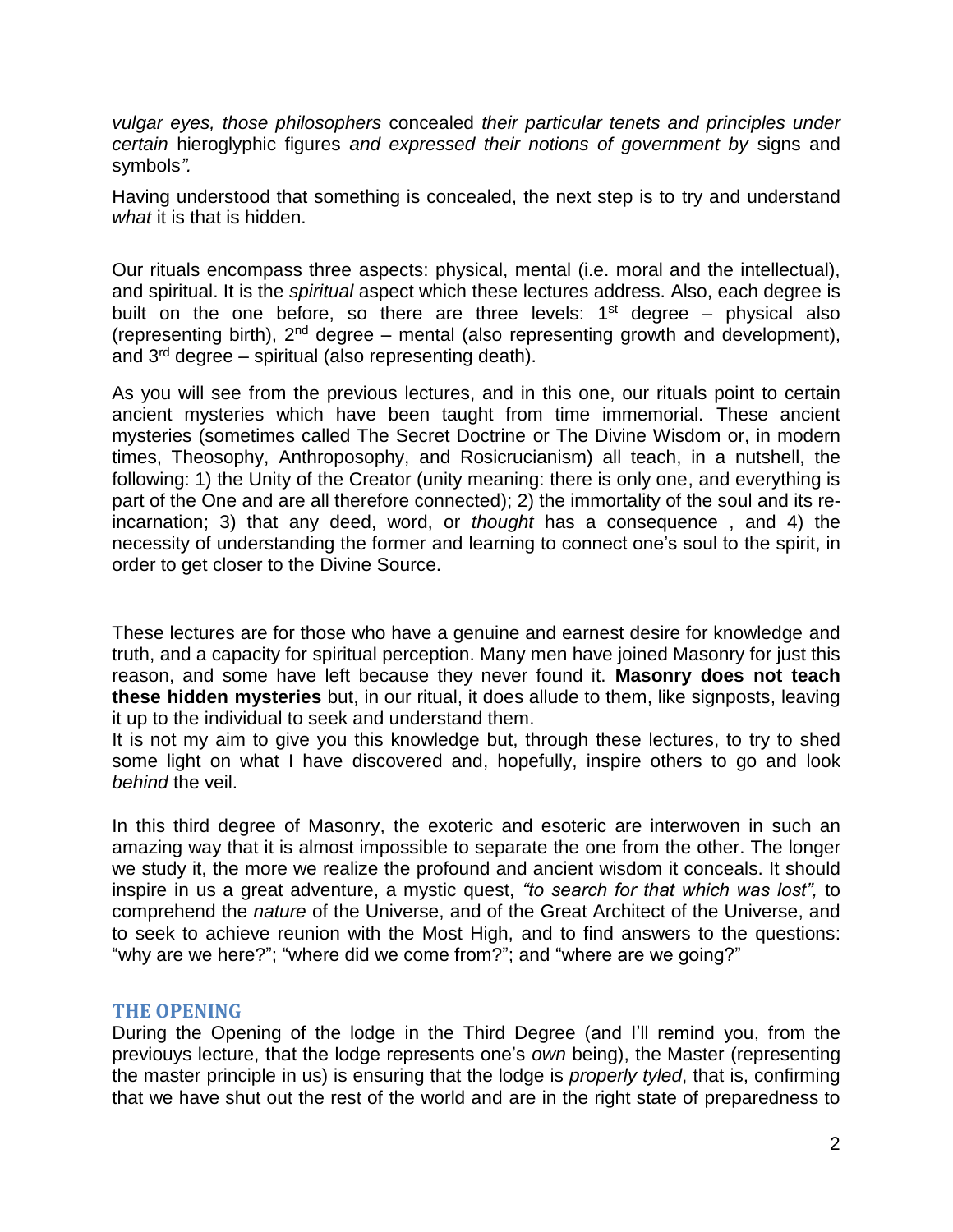raise ourselves to the next level, and the Senior Warden (representing our psyche, or soul) suggests that this state be tested by coming to order in the Second Degree, reminding us that we have ascended to the middle chamber of the temple and have discovered the sacred symbol that lies at the Centre (i.e., our own Centre).

WM: "Bro. J.W., are you a Master Mason?"

JW: "I am. Try me and prove me, W.S"

WM: "By what instruments of architecture will you be tried?"

JW: "By the square and compasses….which convey the abstract means ands end of the science in the most clear and comprehensive manner"

The Master Principle is questioning, through his Intellect, if his spiritual nature has evolved sufficiently to control both soul and body. The reply indicates that he is prepared to be tested by both the moral code and by the spiritual laws (represented by the square and compasses).

This is then proved by coming to order in the Third Degree (entering a sublime state).

WM: "Bro. J.W., whence come you?"

JW: "From the East, W.S."

WM: "Bro. S.W, wither are you directing your course?"

SW: "Towards the West, W.S"

WM: "Bro J.W., why do you leave the East and go toward the West?"

JW: "To seek for that which was lost and which, with your assistance we hope to find, W.S"

WM: "Bro. S.W., what is that which was lost?"

SW: "The genuine secrets of a Master Mason, W.S."

As master masons, we (should) have learned that our soul and spirit (and these are two different aspects of ourselves) originates from the eternal East (this is not the geographical east, but the source of eternal Light, that is, from the very substance of the Creator) and becomes incarnate in Matter, but it brings with it a sense of loss and separation, for it has journeyed away from the Creator, and the Divine Spark within it longs to reconnect with the Divine Consciousness. In other words, we are travelling to the West, the material world, to find that lost connection and, with the assistance of our spirit, we hope to find in this world. The ritual implies that we lost something before moving to the material world. The ancient teachings tell us that it is our "godconsciousness" that was lost, and now we hope to regain that knowledge (i.e. the genuine secrets rather than the substituted ones) that will allow us to reconnect with the Divine. This can be understood better after having studied Theosophical teachings.

WM: "Bro. S.W., Where do you hope to find them?" SW: "In the Centre, W.S" WM: "Bro. J.W., what is a Centre?" JW: "That point within a circle from which every part of the circumference is equidistant, W.S" WM: "Bro. S.W., why in the Centre?"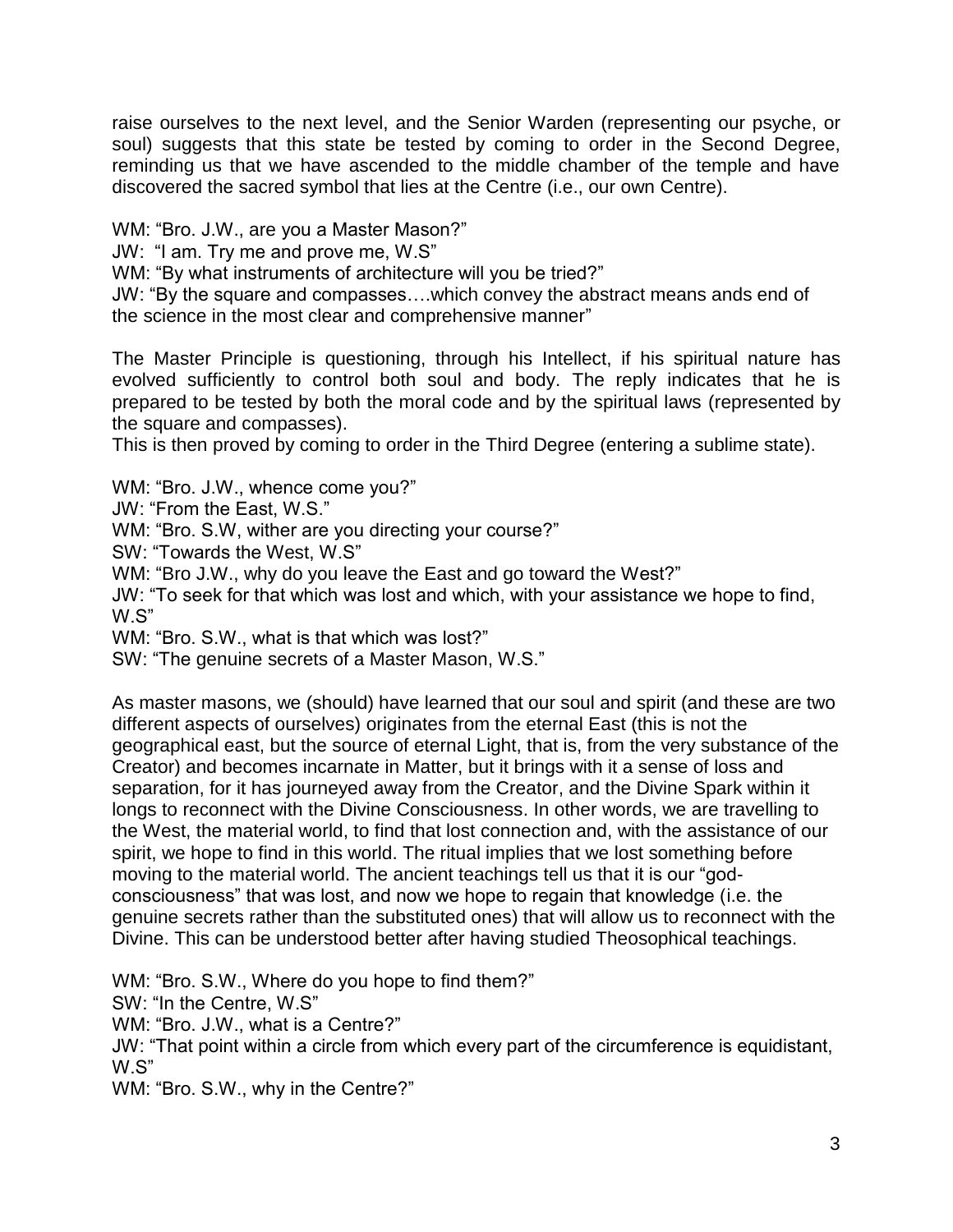SW: "Because that is a point from which a Master Mason cannot err, W.S."

. WM: "Brethren, I will assist you in your researches"

The Circle is an emblem of Eternity and therefore of Spirit. To the Hindus, a point *within* the circle is the symbol for the concept of the Supreme Being, from whence we have come, and to where we shall all ultimately return. The Egyptian hieroglyph for Re, the supreme god, is a dot within a circle.

A circle can only be drawn with the help of the compasses, and there is a symbolical significance to drawing it. One compass point rests at the centre, and the other point makes the infinite circle (with no beginning and no end). No matter how far the legs of the compass are extended, or how large the circle is, and even though the one point may travel through infinity, the fact remains that one point is always at the centre. So, as long as we have a connection to the centre, we cannot err. The compasses may therefore be considered as standing for the Divine Spark in Man. The soul (S.W.) indicates that it is at the centre that we hope to find the genuine secrets, and the spirit (W.M.) offers assistance with the search. Theosophical, Buddhist, and Rosicrucian teachings all indicate that we find our Spirit at the Centre of our being.

The Lodge is then opened on the Centre, and the knocks (.. .) indicate that the Spirit and Soul are now in union, the body having become less significant. True Initiation has no other objective than this conscious union between the individual soul and the Universal Divine Spirit.

# **ENTRANCE**

.

The Candidate is admitted on the points of the compasses, and the significance of this is: firstly, one arm of the Compasses is on his breast, and from the point of view of the Candidate, this act, in a sense, indicates that he himself is at, or on, the Centre; secondly, the Compasses in this degree link up with, and complement, the Square used in the former degree. The significance of this has already been explained.

The Candidate now starts on his three symbolical journeys around the Lodge. His first journey, by the salute of an Entered Apprentice, shows that he became a man of good moral character and has subdued his base character. His next journey, by the salute of a Fellowcraft, shows that he has benefited by the lessons of life and acquired intellectual knowledge. Then comes the third journey: during which he is challenged first by the Intellect (JW) and then the Psyche (SW), who demand proof of his preparedness. In the Ontario working of the Degree, the password, which he does not yet know, is given on his behalf [and call to your mind now: the *import* of the word]. The candidate does not realize that he comes laden with worldly possessions, which in themselves carry the seeds of spiritual death. Then the Soul presents him to the Spirit as one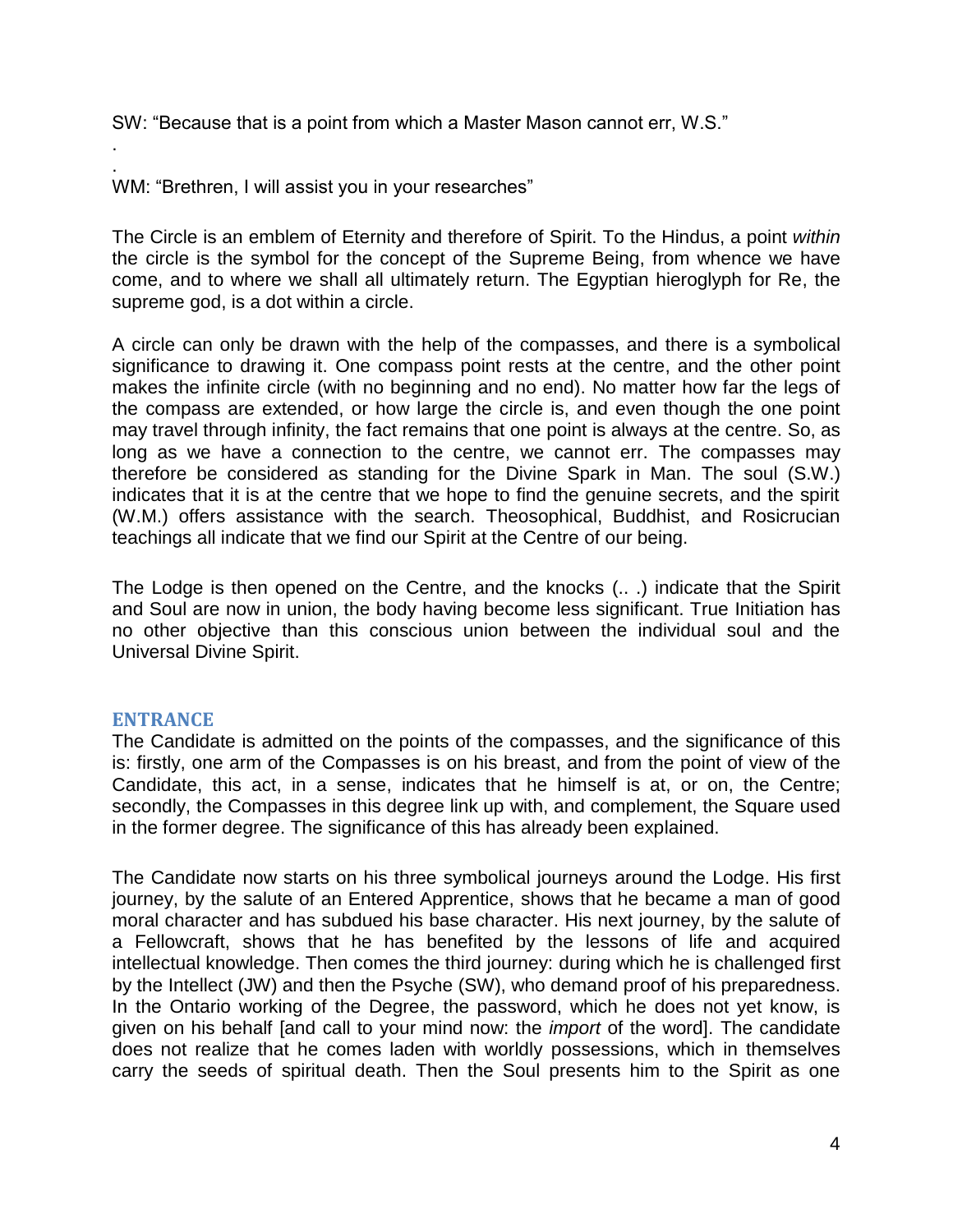properly prepared to give up his current life: his personal will and worldly possessions, and all the other baggage that is keeping him attached to a materialistic life.

#### **AT THE ALTAR**

The steps to the altar are symbolically over an open grave, showing that the candidate will triumph over death, and continue forward unwaveringly along his path of progress on the other side of it. The number of the steps to the altar is the combination of the trinity of body, soul, and spirit and of the four elements, representing matter. It is the same number as that which forms a perfect lodge, and also the seven elements which form man, if we interpret it according to the ancient wisdom.

Note that the penal clause in the Obligation refers to all four of the Universal Elements (Earth, Air, Fire, and Water), which play a prominent role in the Ancient Mysteries.

The position of the Square and Compasses, in addition to the explanation given, indicates that the Spirit (represented by the Compasses) now dominates the body (represented by the Square). This indicates the coming forward of the Spirit into personal consciousness, so that the Mason can "work with both points of the compasses" and render the circle of his own being complete by attaining conscious alliance with his ultimate and only true self. I.e., the soul is now aware of, and can now work with, the spirit. **This is an important point** and, again, can be better understood with basic Theosophical knowledge**.**

# **THE LAST AND GREATEST TRIAL**

The retrospective look at the first two degrees includes some significant messages. "*It enabled you…..to look beyond the narrow limits of particular institutions, whether civil or religious*". This intimates that you have learned that there are things that should not be taken at face value: that "*fitted only for the reception of truth and wisdom*", one should look beyond the surface, or the veil, to find truth and understanding. We learned "*to view in every son of Adam a brother of the dust*". This refers to the fundamental Theosophic principle of the Universal Brotherhood of man, and that we all come from the same source and will return to the same source.

Proceeding onward, you were led to "*contemplate the intellectual faculties and to trace them from their development, through the paths of heavenly science, even unto the throne of God himself."* It is significant to remember *now* the statement from the Junior Warden's lecture in the first degree that *"learning originated in the East"*. The heavenly science referred to here is not Astronomy. It is part of "*the hidden mysteries of Nature and Science*" and refers to another Theosophic and Rosicrucian principle: knowledge of the "*unexplained laws of Nature*" (which has reference to the invisible world); and the steps required to rejoin with the Divine, as taught in the ancient mysteries.

As we have now been "*molded by virtue and science*", i.e. by morals and knowledge, we are presented with the lesson that, through *contemplation* (or meditation), Nature "*finally instructs us how to die"*. Think about this statement. In the physical world, do we really need to be instructed *how* to die? According to the ancient mysteries, however,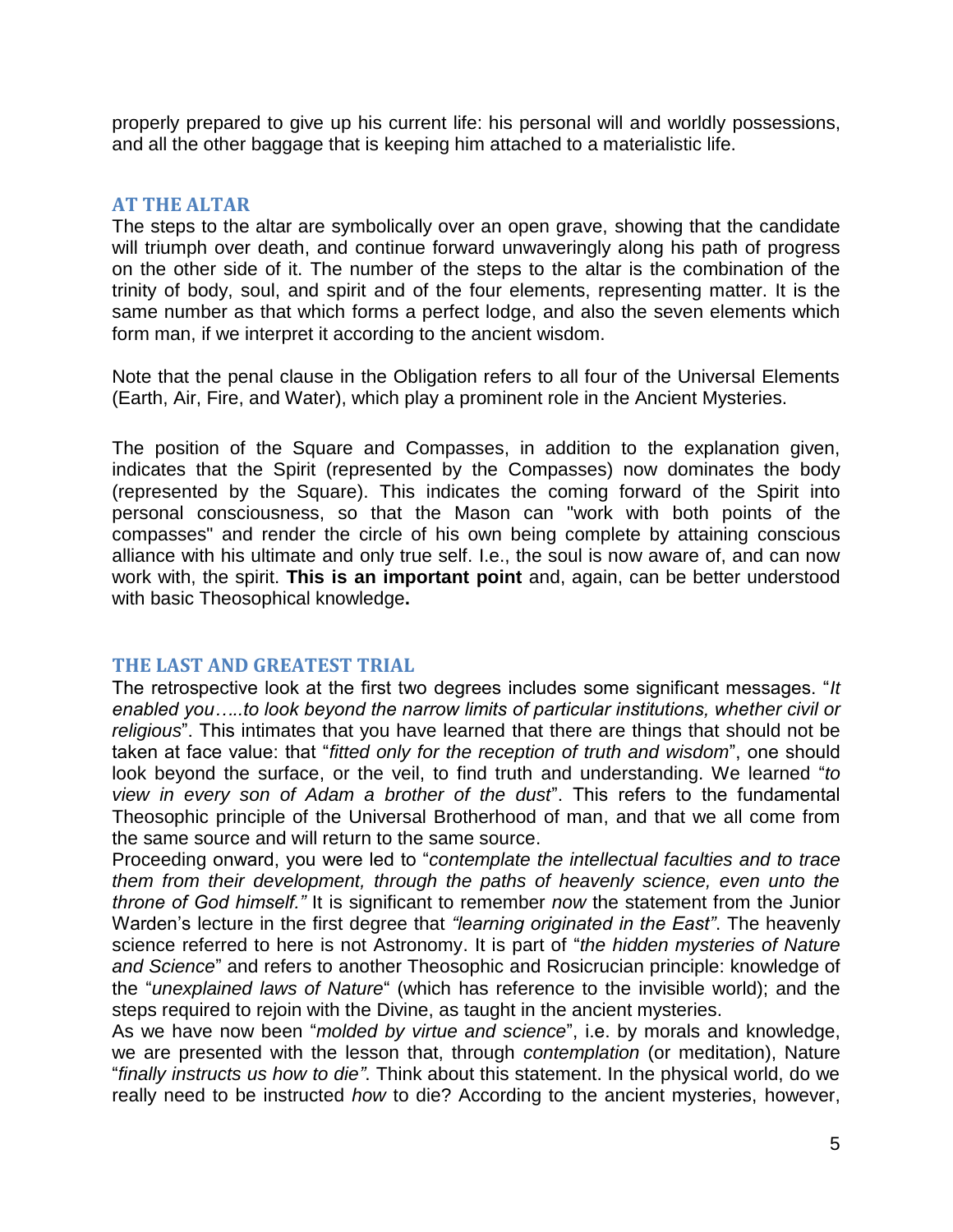the meaning is clear: we must prepare ourselves: we must learn what we need to know about "*the hidden laws of Nature*", in order to be "raised" beyond this mortal existence after we die. **This is another extremely important message** and again can be better understood through the fundamentals of the ancient wisdom.

The allegory of the death of Hiram Abif is a cautionary lesson. One aspect of our being, alone, cannot realize the nature of the Great Architect. It requires the *presence* and "*the consent of three*", i.e., body, mind, and spirit. There are aspects of ourselves ("*ruffians*") that desire this sublime knowledge (or "*secret*") before being ready and qualified. "*Diligence and patience will in due time entitle the worthy Mason to a participation in*" this knowledge. This warning is first given in the First Degree, using the symbolism of the sword and cable tow – *rashly rushing forward would make you accessory to your own death*. I will also point out that Hiram Abif was accosted when attempting to *exit* the temple, which is related to the cable tow – *being accessory to your own death*.

# **RAISING**

The death and subsequent raising of the representative of the "*Grand Master*" Hiram Abif is a very obvious representation of the requirement for our current way of life (spiritual unconsciousness) to die before it can be raised to a sublime level. Our selfish attitudes and materialistic life must be left behind before we can obtain mastership of a higher order of life and faculty. Then, *darkness* becomes visible. Then, we have developed the ability to see through that "*mysterious veil which the eye of human reason cannot penetrate". This* is the true initiation of a Mason. *This* is when we understand the "*secrets and mysteries of Ancient Freemasonry".*

We are told to contemplate our inevitable death, knowing that *this transitory life shall pass away*, but we no longer fear it, as we realize that there resides within us a "*vital and immortal principle".* We realize that death is not the end, but the "*entrance to a better life"*. But, we are warned that we must learn the lessons that we are meant to learn during this lifetime ("*be careful to perform your allotted task while it is yet day")*. We realize that we have to "*continue to listen to the voice of Nature",* to learn those secrets of Nature that will allow us to be raised up to a higher level. To accomplish this we must learn from *"that most important of all human studies: the knowledge of yourself".* Written over the portals of the ancient temples of Initiation were the words "*Know Thyself*". These are only two words, but a most difficult undertaking, which can only be fulfilled in accordance with the ancient knowledge and concentration of one's whole energy on the task of knowing one's true self. **This is another very important message** and all the points above are made clear in the ancient wisdom.

We are reminded again that the spirit cannot be raised to a sublime state with only physical or mental assistance (*these prove a slip).* Only by all three aspects acting together, and on the five points of fellowship, can we be raised. Spirit alone cannot accomplish the *allotted task*, but needs to work together with mind and body ("*the companions of our former toils"*)*.* The five points of fellowship represent: Brotherly Love; providing assistance and support to mankind; soothing and relieving others (charity); trust; and respect.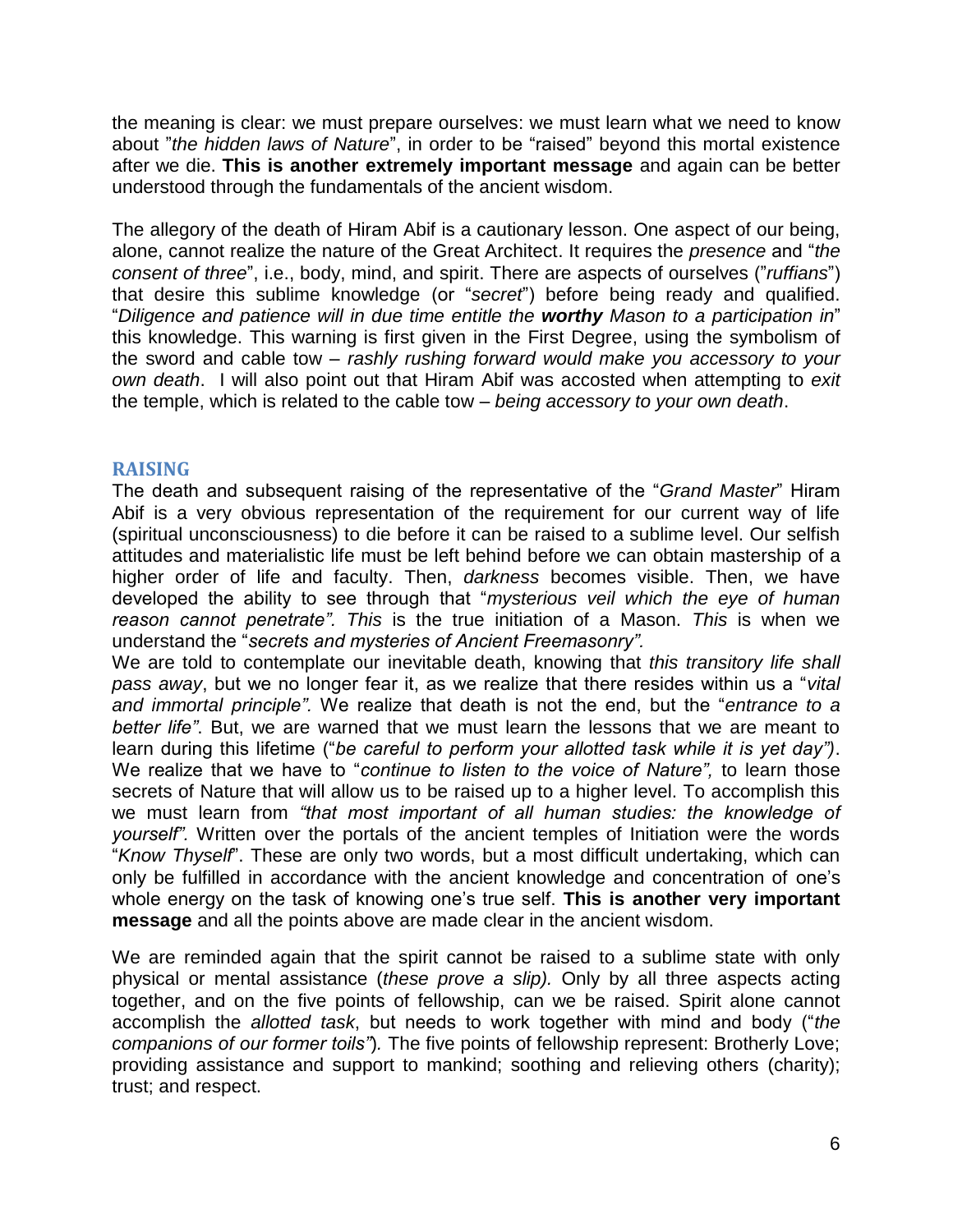Being "raised from a symbolic death to a reunion with the companions of your former toils" indicates that you can now go about your normal life and no longer need to fear death and the hereafter.

The *rising of the bright morning star* reminds us, once again, of seeing the *light* of knowledge and understanding, as well as giving peace of mind with regard to our physical demise.

### **THE SECRETS**

The **penal signs,** in all the Degrees, have a corresponding relationship with certain energy centres within our being. In the Hindu metaphysical tradition, and in some other philosophical systems, these are called Chakras. In the First Degree, the penal sign is related to the Throat Chakra, which has to do with communication. In the Second Degree, the penal sign is related to the Heart Chakra, which has to do with compassion and love. In the Third Degree, the penal sign is related to the Solar Plexus Chakra, which has to do with the ability to be in control of our lives, and is a reminder to us to keep control of our lower nature.

Receiving the **password** in this degree, which denotes *worldly possessions,* is meant to remind us that if the soul becomes clogged and hampered by an obsession with worldly possessions (or material things), it will bring "death" to the soul and prevent its upward progress. I quote the words of the scriptures: "*it is easier for a camel to go through the eye of a needle than for someone who is rich to enter the kingdom of God*".

The "*secrets*" of this degree are the *substituted* ones "*until time and circumstances should restore the genuine ones".* The time and circumstances are up to each individual. Each of us needs to discover them ourselves. There is another possible interpretation to this: that deep meditation can be a substitute for connecting to the Divine Spirit, and our physical death, determined by time and circumstances, will provide the real connection.

#### **THE APRON**

There are three rosettes on the Master Mason's Apron. The rosette represents a rose, which is an important symbol of the Rosicrucians, and represents the unfolding of spiritual growth. These are arranged so as to form a triangle with the point upwards, interpenetrating the triangle formed by the flap of the apron. The lower triangle pointing upwards is the triangle of fire, the emblem of Shiva, and is a symbol of the Divine Spark, or spirit. The triangle made by the flap of the apron, pointing downwards, is the triangle of water, representative of the Soul. These two triangles are within a square, the emblem of matter, and therefore of the physical body, and so we see that the Master Mason's apron symbolically represents the triune nature of man (body, soul, and spirit). The silver tassels each have seven chains with seven balls. The significance of the number Seven has already been mentioned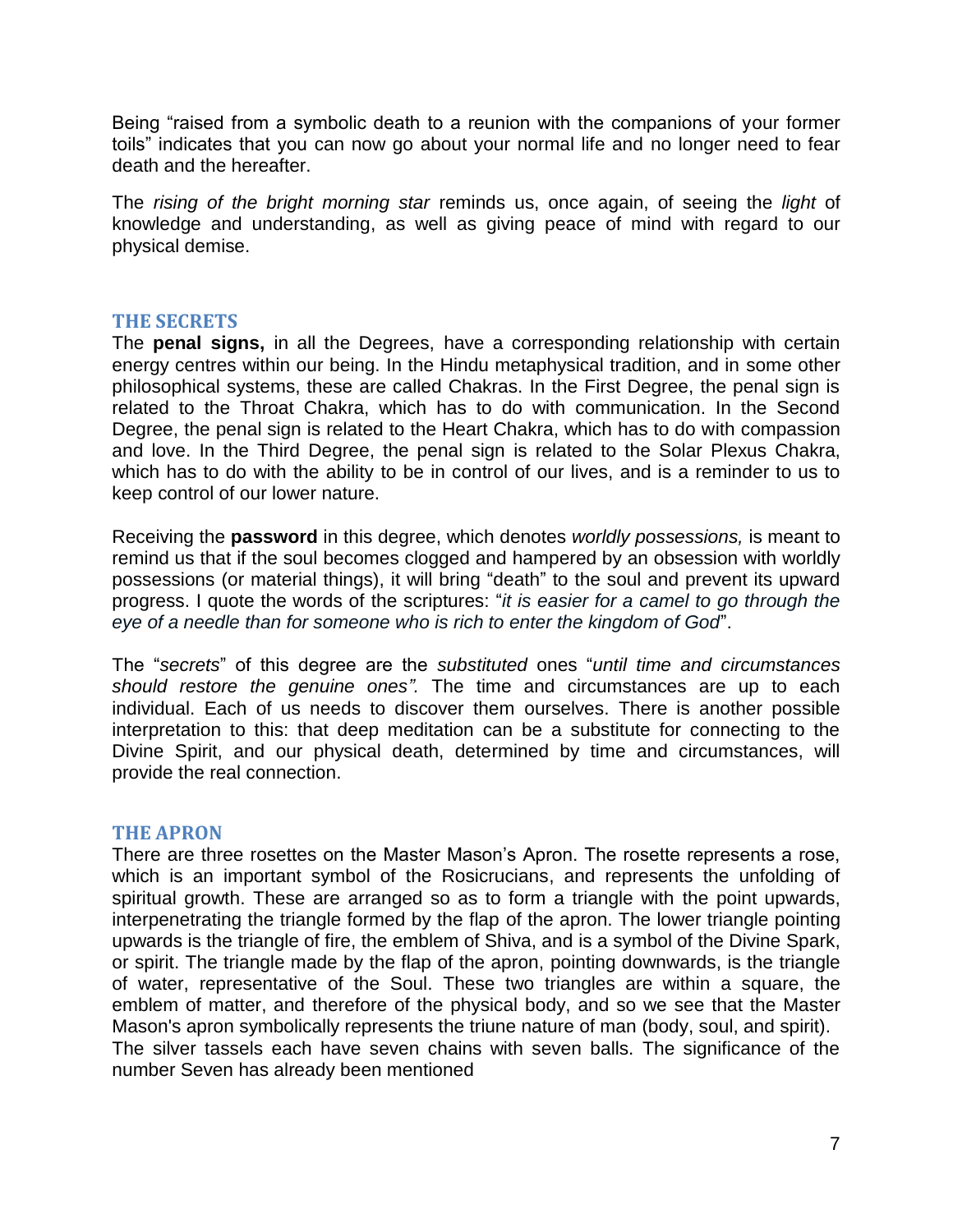The clasp of the apron incorporates a serpent, which is a traditional emblem of the Divine Wisdom.

#### **THE TRADITIONAL HISTORY**

After Hiram Abif was slain, there was *utter confusion* in the precincts of the Temple. So it would be with ourselves. Regarding the Temple as our own being, if the "architect" was to be rendered helpless, there would be much chaos if our faculties were no longer under control of our Master Principle.

You will recall the three Fellowcraft Lodges who went in search of Hiram Abif. The first "*class*" found nothing of importance, and represents the **physical body**, which is useless beyond the grave. The next "*class*" discovered the body and subsequently returned to raise it, and represents the **Soul** which realizes that death does not end all. But the third "*class*" who found the culprits (who were subsequently sentenced for their crimes), represents the power which tells us what is right and wrong, the Divine Spark within us: the **Spirit**, and provides a message that offenders to our conscience must be eradicated ("sentenced to that death…..").

The secrets of a Master Mason, we are told in the ritual, could only be communicated in the presence and with the consent of three. The meaning already given is that all three aspects of our being must be developed and willing to receive the secrets of our immortal being to replace the substituted temporary ones (our mortal existence), as described earlier.

The mystical sprig of Acacia has three meanings which are applicable to us. The first being: the symbol of **Initiation**. The Acacia is also a symbol of **Innocence** or purity of life. This comes from the meaning of the Greek word *axaxia*. The third, and most important, since it is the great object of *this* degree, is the symbol of the **IMMORTALITY OF THE SOUL**. This stems back to many legends, such as that of Osiris. The acacia is intended to remind us, by its evergreen nature, of that better and spiritual part within us, which can never die (the immortal principle).

Hiram Abif was "*ordered to be interred in a grave, from the centre, three feet east, three feet west, three feet between north and south, and five or more feet perpendicular*". Have you ever thought about this statement, and tried to picture exactly where this position would be? Try to map this on a piece of paper. You will find that, as a geographical position, it does not make sense. How can the grave be both three feet east and three feet west? From the centre of: what? One could see, in this, a symbol for the cross. A clue to the true meaning, however, is given in the phrase "*from the centre".* The place where Hiram Abif, and all he represents, is buried is at the centre (**our centre**!) It is at the centre, as taught in the ancient mysteries, where we will find the *genuine secrets*. And, being buried as near the Sanctum Sanctorum as the *law would permit* (and not in it) reminds us that this is the closest we can get to the Creator, in our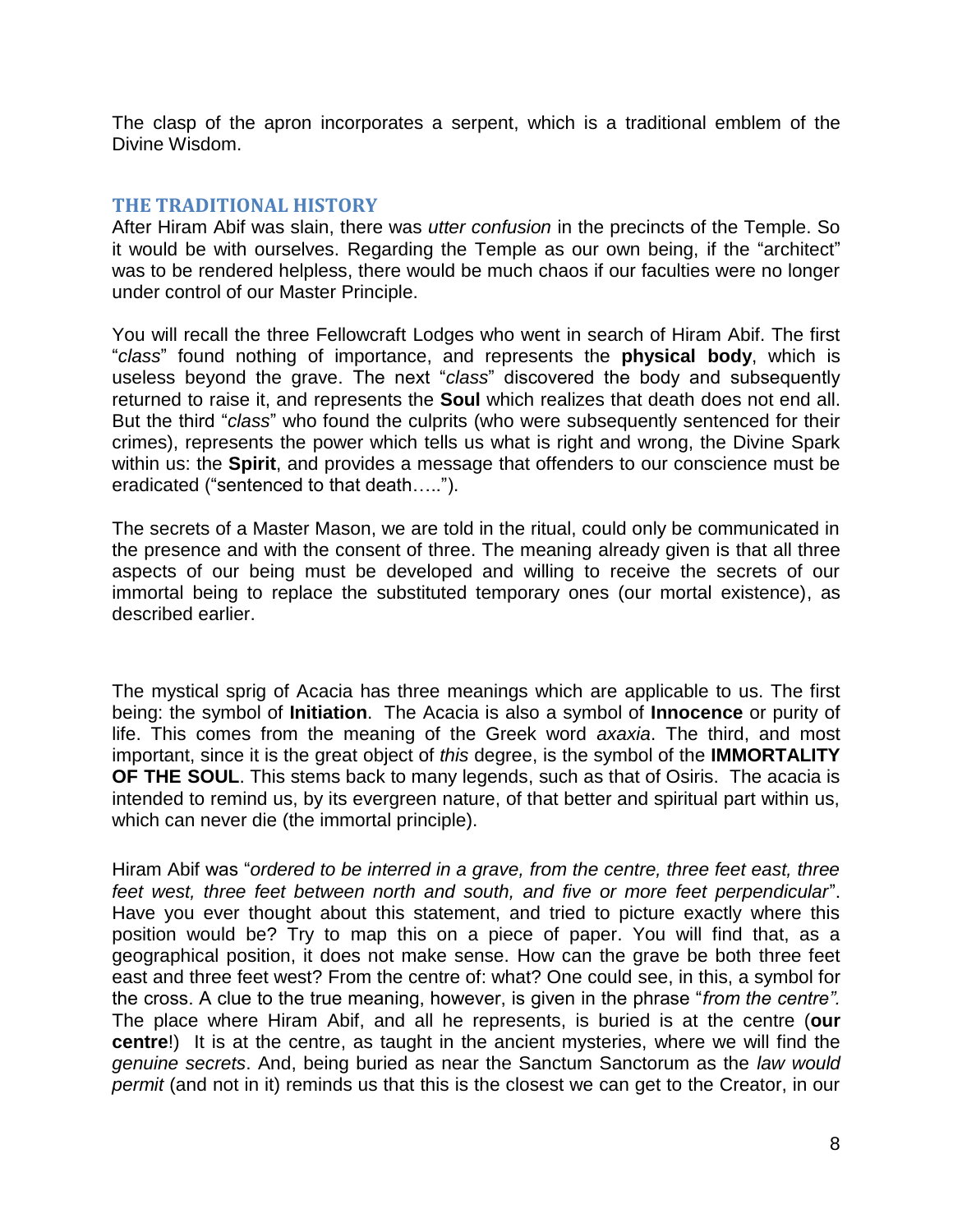current state. Stemming from the Ancient Egyptian wisdom, the route from the heart to the tongue was called, by the Rosicrucians, the Sanctum Sanctorum.

The interpretation of the ornaments of a Master Masons Lodge: "*the Porch (the entrance of the Temple), the Dormer (the window which allows light into the Sanctum Sanctorum), and the Square Pavement (for the High-priest to walk on)"*, are not difficult to interpret, and I'll leave that up to you to ponder.

### **WORKING TOOLS**

Different jurisdictions use different working tools in this Degree, but there is one that seems to be common to all: the pencil. The ritual states: "*the Pencil teaches us that all our words and actions are not only observed but are recorded*". Most religions teach this, as part of their doctrine, to encourage people to do Good, as they will be judged by their actions and rewarded or punished, in the next life, accordingly. As the old saying goes "*you will reap what you sow*".

The ancient mysteries have a similar teaching, the law of cause and effect. However, it warns that the effect could appear in this life or the next. It is described as the law of absolute justice, an impartial law of Nature that cannot be escaped. This applies to deed, word, and thought. The Hindus, Buddhists, Rosicrucians, and Theosophists call it Karma, the Universal Law of Harmony. Theosophy teaches that our actions shape our destiny. This law operates whether or not we are conscious of it. *By our ignorance, we bind ourselves through selfish actions, feelings, and thoughts*. One of the lessons to be learned from this is that we can promote our own happiness and contentment only by creating the same in others.

#### **THE CLOSING**

WM: "Bro. J.W., whence come you?"

JW: "From the West, whither we have been in search of the genuine secrets of a Master Mason, W.S."

WM: "Bro. S.W., have you been successful in your researches?"

SW: "We have not, but we have discovered certain casual signs, tokens and words, which, with your permission, we are anxious to impart, W.S."

….

WM: "I do sanction and confirm, and declare that they shall designate you and all Master Masons throughout the world until time and circumstances shall restore to us the genuine ones"

Here we are reminded that we have only obtained substituted secrets, and we offer them as some consolation to the spirit (WM). These are communicated by the body to the soul, which passes them on to the spirit. Having received the substitutes, the Spirit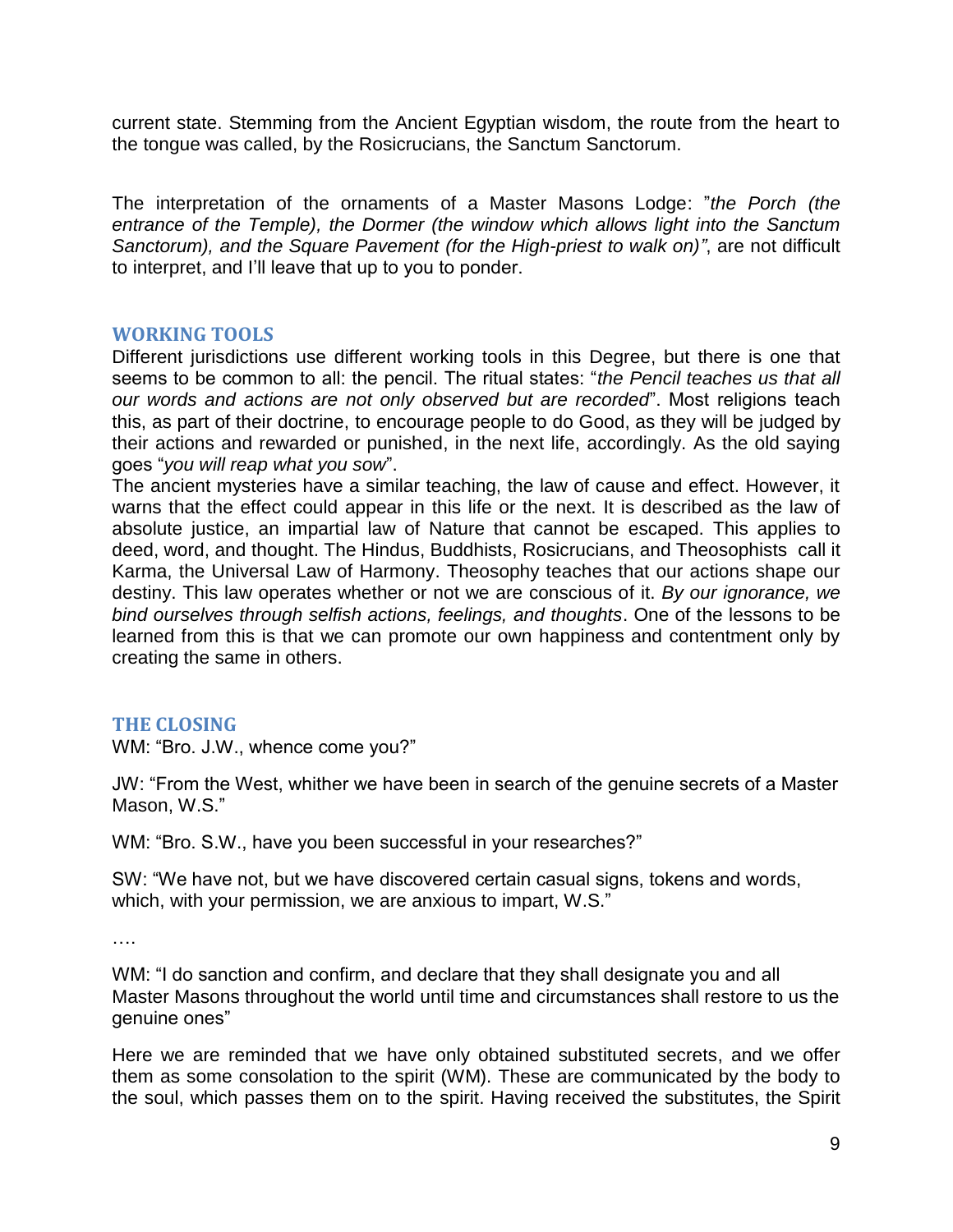(W.M.), confirms their use until the true ones are restored through *time and circumstances*. This indicates that the quest is not ended but, in reality, it has just begun, and the time and circumstances are up to each individual.

# **CONCLUSION**

The legend of the Grand Master Hiram Abif is consistent with the teachings and rites of the Ancient Mystery Schools, and the participants of this Masonic rite are touched by the forces that are the foundation of the human spiritual tradition. Initiation into the Ancient Mysteries was not simply a means of attaining intellectual knowledge. Aristotle wrote that it was actually the "*experience*", not knowledge gained, which allowed the initiate to comprehend the secret meaning of the mysteries. This is something important to remember.

This enlightening, transformative experience has generally been termed rebirth, and appears to be the central theme of the most important rituals of almost all the Ancient Mystery Schools, as well as modern Initiatic organizations. At Eleusis, the teaching on rebirth was revealed through the symbolism of Kore's descent into the underworld, her ascension from it, and the subsequent return of fertility. In the cults of Osiris, Dionysus, Attis, and Adonis, the main rite is their violent death and rebirth. In Christianity, the unjust crucifixion of Christ leads to the ultimate redemption of mankind. And within Freemasonry we experience the murder of our Grand Master Hiram Abif by three impatient, unqualified craftsmen, and the subsequent raising of his body. It appears that all the violent deaths represented by these ceremonies have something in common. They symbolize vice, ignorance, and chaos, and the inevitable slaying of the self, thereby making rebirth a necessity for "salvation".

It is clear is that the Fellowcraft ruffians had not been able to "subdue their passions" and were thus driven by these passions to commit the terrible act. Because the "ruffians" allowed themselves to be governed by their passions, they murdered the qualities of a master within themselves. It is for us, therefore, to learn to subdue *our* passions so that the master within each of us may be raised. In this sense, one of the lessons of the legend of Hiram Abif is that of undying fidelity to the highest ideals.

In the formalities of the Master Mason's Degree, the earnest Mason, the diligent pursuer of the path of Light, is given a clear chart of the process of spiritual self-development which he can follow up by his own subsequent exertions, and furthermore, he is directed to a key for finding truth, and discovering the hidden secrets and mysteries of his own being (the Light at the Centre).

From the Opening we learned that all life has issued out of the "East," i.e., from the Great World of Infinite Spirit, and has journeyed to the "West" or the Little World of finite material form and physical embodiment, and when duly perfected by experience, it is ordained to return to the "East ".